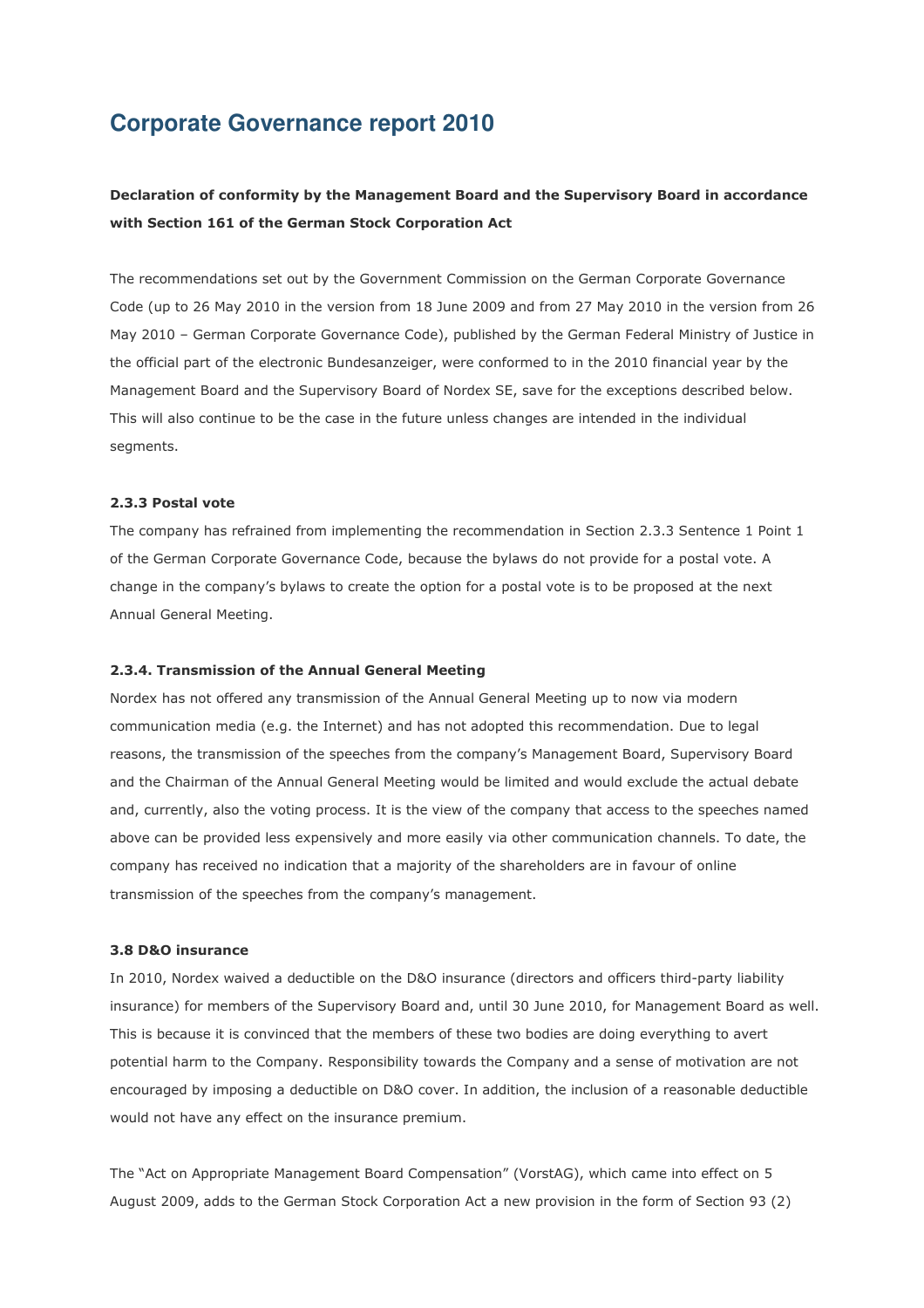Sentence 3 stipulating a minimum deductible for members of the Management Board. Nordex complied with this statutory obligation when it renewed the existing D&O cover, which takes effect as of 1 July 2010. A deductible will continue to be waived for the members of the Supervisory Board for the reasons set out above.

#### **4.2.3, 4.2.4 and 4.2.5. Individual breakdown of Management Board compensation**

As the Company's shareholders have made use of their right under Section 286 (5) of the German Commercial Code and passed a resolution dispensing with the individualised disclosure required by Section 285 (1) No. 9 a Sentences 5–9 and Section 314 (1) No. 6 a) Sentences 5–9 of the German Commercial Code of the total compensation paid to the members of the Company's Management Board for a period of five years commencing on 1 January 2006, i.e. up to and including the 2010 financial year, Nordex continues to refrain from individualising the compensation paid to members of the Management Board, including benefits received by third parties in consideration of the performance of their duties in this capacity and also refrains from creating a compensation report, which would explain the compensation system in a generally understandable form. The Company does not believe that the details of the compensation system constitute information of central importance for the capital markets.

#### **5.1.2 and 5.4.1 Fixed age limits for the Management Board and the Advisory Board**

Contrary to the recommendations in both Section 5.1.2 (2) Sentence 3 and Section 5.4.1 (2) Sentence 1 of the German Corporate Governance Code, Nordex has no fixed age limit for membership of the Management Board and Advisory Board. Age alone does not say anything about the capabilities of a current or potential member of the Management Board or Advisory Board. Therefore, Nordex SE does not consider strict age limits, which also limit the company's flexibility in making personnel decisions and the number of possible candidates, to be a sensible measure.

# **5.1.2 and 5.4.1 Aim of achieving an appropriate consideration of women; designating concrete goals for the composition of the Supervisory Board**

The Supervisory Board does not comply with the recommendation in Section 5.1.2 in the respect that the filling of positions on the Management Board is exclusively guided by the qualifications of the persons available and the sex of the candidates is not given a position of priority in the decision-making process. The company also deviates from Section 5.4.1 of the German Corporate Governance Code.

The Supervisory Board takes the view that the current method for filling positions on the Supervisory Board is sensible and appropriate for the current situation of the company. Any further designation of concrete goals for the composition of the Supervisory Board is not considered sensible and this represents, therefore, a clear deviation from the German Corporate Governance Code. The Supervisory Board has been exclusively guided in the selection of its proposed candidates, in accordance with the relevant legal regulations, by the interests and requirements of Nordex SE and the individual qualifications of the candidates. A report on objectives in terms of diversity in the corporate governance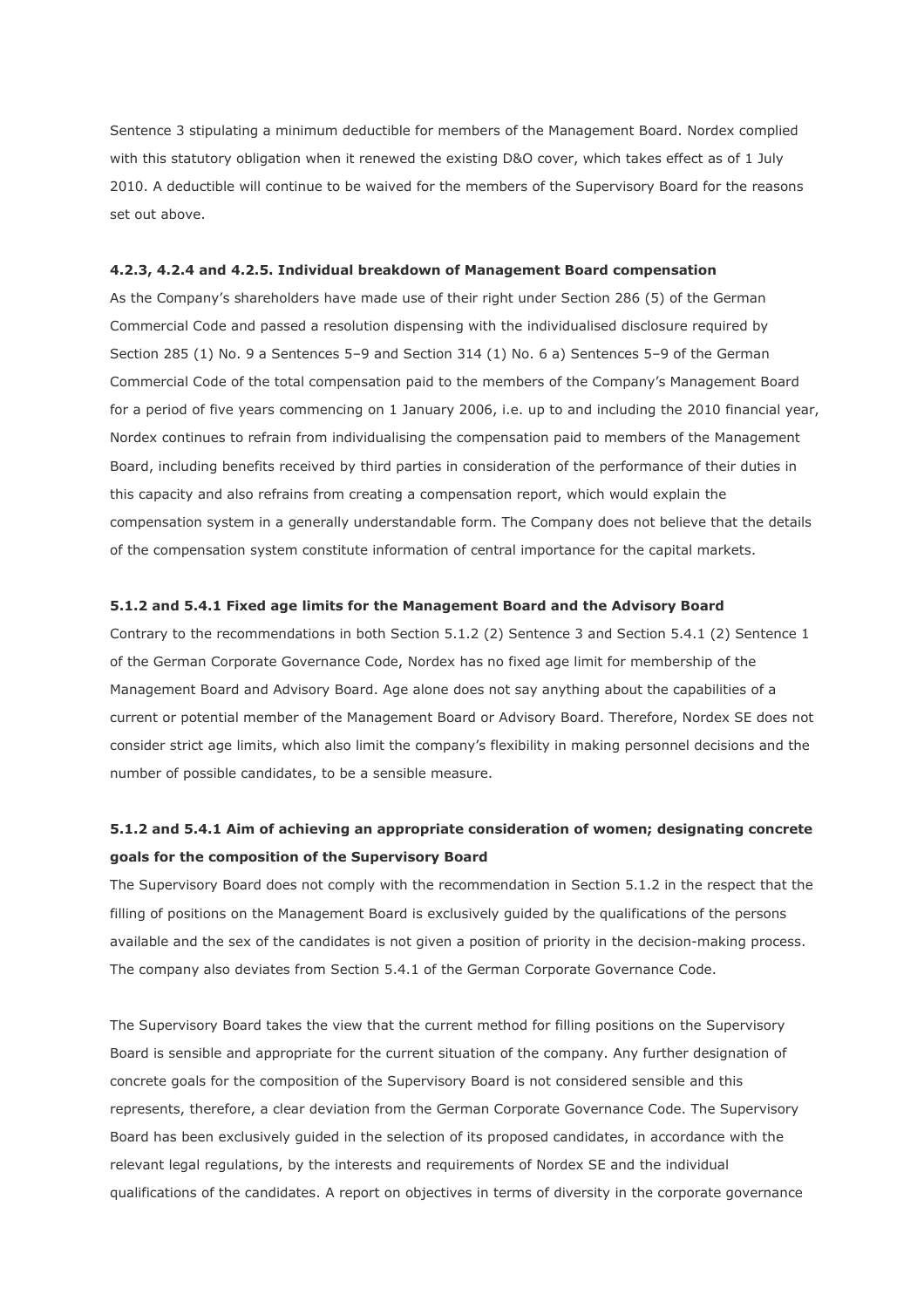report is therefore superfluous.

You can find earlier declarations of compliance from Nordex SE that are no longer currently valid under **www.nordex-online.com/de/investor-relations/corporate-governance.html**.

The following additional statements according to the code for the corporate governance report are provided below:

### **5.4.6 Compensation of the Supervisory Board**

Each member of the Supervisory Board is entitled to fixed remuneration of EUR 15,000 in consideration of the performance of their duties for each full year in which they are members of the Supervisory Board, plus reimbursement of all costs incurred in the performance of their duties. In addition, each member of the Supervisory Board receives variable compensation calculated according to the proportion of the consolidated net profit less net financial result (EBIT) in consolidated sales (EBIT margin) for the year in question. The individualised compensation paid to members of the Supervisory Board is set out in the Company's bylaws (www.nordex-online.com/de/investor-relations/veroeffentlichungen.html). The Chairman of the Supervisory Board receives twice, and his deputy one-and-a-half times, the sum total of the fixed and variable compensation.

#### **6.6. Shareholdings of members of the Management Board and Advisory Board**

On the balance sheet date, the following members of the Management Board held the following shareholdings in the company over 1%:

Thomas Richterich (Chairman of the Management Board) directly held 545,734 shares

Dr. Eberhard Voß (Chief Technical Officer) directly held 1,000 shares.

Jan Klatten, Member of the Supervisory Board, held the following shares as of 31 December 2010: 1,222,358 shares (corresponds to 1.82%) via a share in momentum capital Vermögensverwaltungsgesellschaft mbH, and 15,488,658 shares (corresponds to 23.17%) via a share in Ventus Venture Fund GmbH & Co. Beteiligungs KG.

Carsten Pedersen, the former Member of the Management Board and current Member of the Supervisory Board, holds 372,100 shares via a 50% holding in CJ Holding ApS.

Dr. Dieter G. Maier, Member of the Supervisory Board, held a total of 10,000 no-par-value shares on the balance sheet date 31 December 2010, which he sold on 15 February 2011.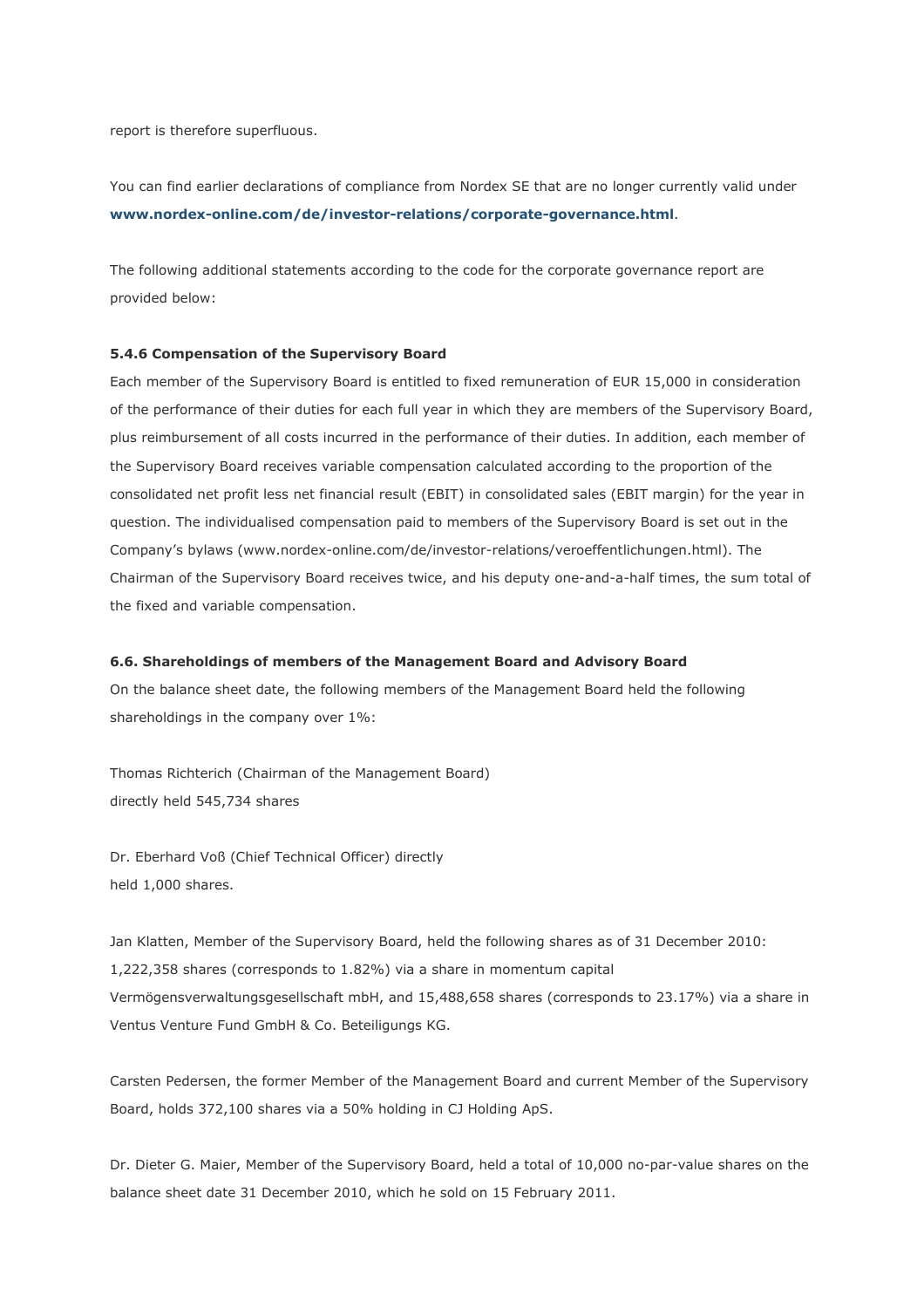#### **7.1.3 Disclosures on stock option programme**

At the Annual General Meeting held on 27 May 2008 a resolution was passed to create Contingent Capital II in an amount of EUR 1,500,000. It is used solely to settle subscription rights under the stock options granted to executives and employees of the Company and the domestic and non-domestic members of the Nordex Group, members of the management bodies of the Nordex Group companies and members of the Company's Management Board granted on or before 31 December 2012, in accordance with the authorization granted by the shareholders at the Annual General Meeting on 27 May 2008, for the purposes of motivating them and bonding them to Company and the Nordex Group.

A maximum of 1,500,000 options are to be granted under the option plan. Of these options,

(a) a maximum of 550,000 are to be granted to executives and employees of the Company as well as domestic and non-domestic Nordex Group companies who are not members of the management bodies of the Company or any of the Nordex Group companies,

(b) a maximum of 100,000 to members of the management bodies of domestic and non-domestic Nordex Group companies who are not members of the Company's Management Board, and

(c) a maximum of 850,000 to members of the Company's Management Board.

The individual entitled persons within the abovementioned groups and the volume of the options to be granted to them are determined by the Management Board within the scope of the terms and conditions for the grant of options. In doing so, it takes account of the individual performance and capabilities of the individual entitled persons. The eligible persons among the members of the Company's Management Board and the volume of subscription rights to be offered to them are determined at the due discretion of the Supervisory Board in light of eligible parties' individual performance and capabilities and, in particular, in the interests of binding such members of the Management Board to the Company who are otherwise not directly or indirectly involved in the Company as a result of third-party services with respect to their activity on the Management Board.

Subject to an adjustment as a result of a corporate measure, one option entitles the holder to acquire one bearer share issued by Nordex AG in accordance with terms of the stock option programme. When the option is exercised, an exercise price per share is paid unless the Company waives its right to request cash settlement. There is no legal or constructive cash settlement obligation on the part of the Company towards option holders.

The exercise price equals the arithmetic mean of the Xetra closing prices as quoted on the Frankfurt Stock Exchange (or any replacement system comparable in terms of its function) over the previous ten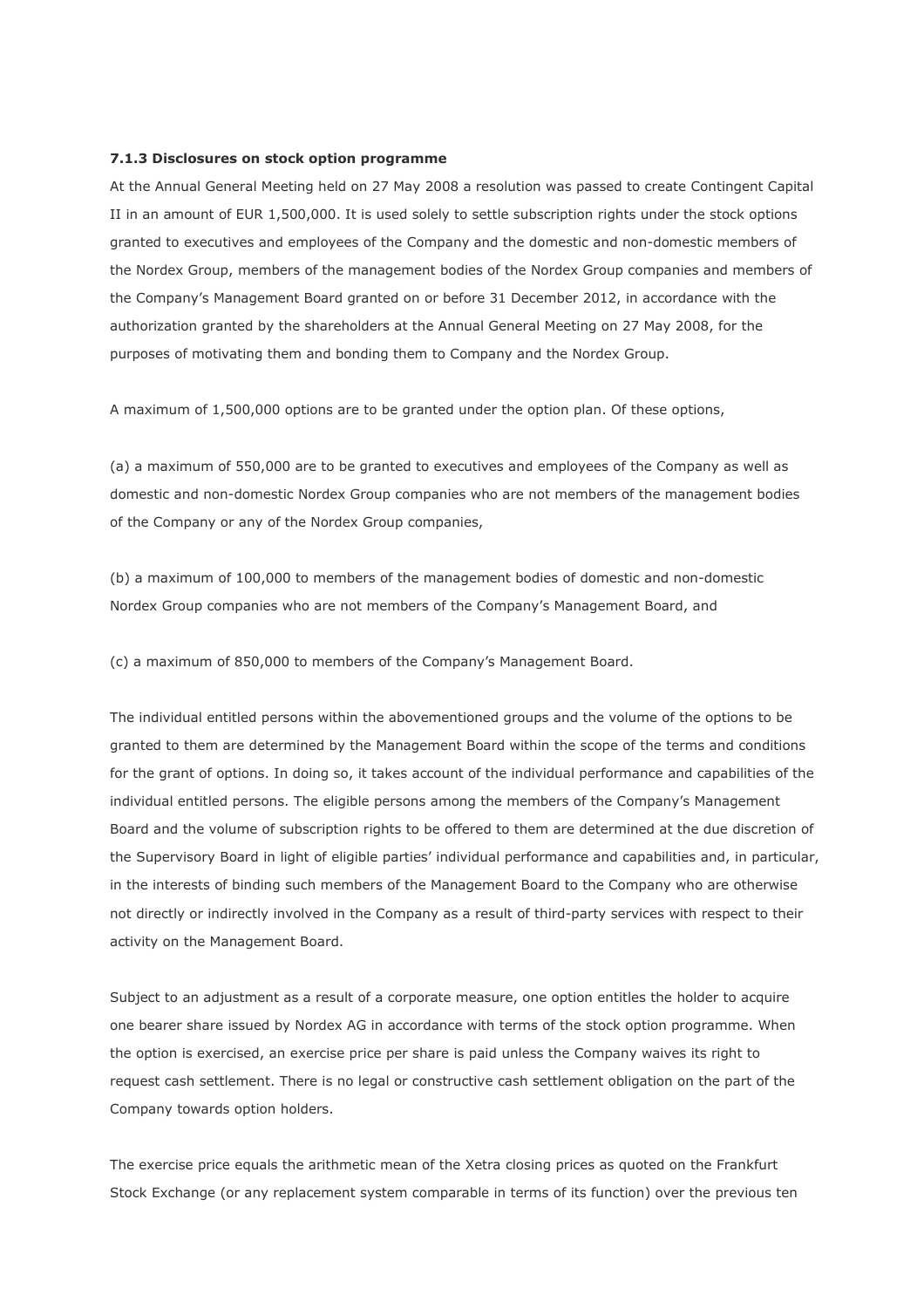trading days for Nordex ordinary voting shares with full participation in the Company's profit and assets.

The options vest no earlier than three years upon being granted, and are forfeited if the employment contract expires within this period. The options may only be exercised during two windows per year ("exercise period") in the following two years. The exercise periods are as follows:

- the first 28 days after the day on which the Company announces its final results for the previous year
- the first 28 days after the day on which the Company announces its final results for the second quarter of the current year.

The options may only be exercised if the price of Nordex ordinary shares on the ten trading days preceding the date on which the option is exercised exceeds the exercise price of the option in question by at least 20%.

In the 2010 financial year, the Nordex Group offered 50,000 stock options to employees, of which 100% were accepted. In 2009 and 2008, employees of the Nordex Group were offered 279,775 and 989,112 stock options, respectively, of which 243,484 and 813,221 stock options were accepted in these years.

The exercise price for the 2010 instalment stands at EUR 5.26 per stock option, EUR 12.84 for the 2009 instalment and EUR 23.10 for the 2008 instalment. None of the options issued in 2010 have been forfeited. Of the 2009 and 2008 instalments, 2,650 and 438,510 options have been forfeited, respectively. Accordingly, 665,545 stock options were outstanding as of the balance sheet date, none of which have vested.

# **Directors' dealings**

In the period under review, members of the Management Board and the Supervisory Board engaged in the following transactions with Nordex stock of which they informed Nordex immediately.

 $\sim$ 

| Date                     | Person<br>Position                                                                                                      | No. of Share<br>Action | <b>SUN</b><br><b>Stock</b><br>Exchange | Price p. Share<br>Nom. amount     |
|--------------------------|-------------------------------------------------------------------------------------------------------------------------|------------------------|----------------------------------------|-----------------------------------|
| $12 -$<br>$22 -$<br>2010 | Ventus Venture Fund<br>GmbH & Co.<br>Beteiligungs KG<br>Legal entity in relation<br>with member of<br>supervisory board | 7,500<br>buv           | DE000A0D6554<br>Xetra                  | 5.21380 Euro<br>39,103.50<br>Euro |
| $11 -$<br>$17 -$<br>2010 | Nordvest A/S<br>Legal entity in relation<br>with member of<br>supervisory board                                         | 103,304<br>sell        | DE000A0D6554<br>Frankfurt              | 5.098 Euro<br>526,643.79<br>Euro  |
| $11 -$                   | Nordvest A/S                                                                                                            | 895,720                | DE000A0D6554 5.0446 Euro               |                                   |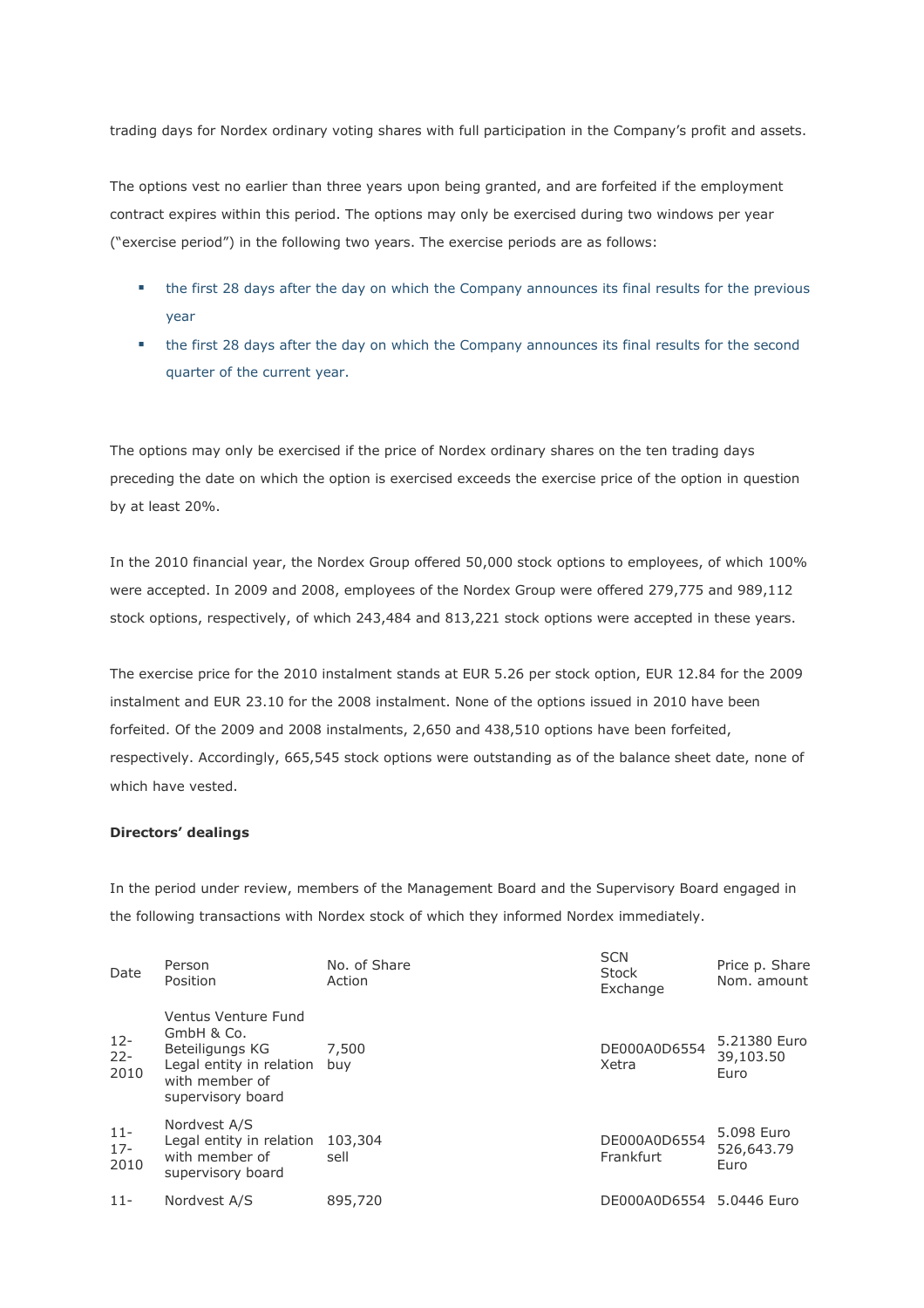| 16-<br>2010              | Legal entity in relation sell<br>with member of<br>supervisory board                                                        |                 | Frankfurt                 | 4,518,549.11<br>Euro               |
|--------------------------|-----------------------------------------------------------------------------------------------------------------------------|-----------------|---------------------------|------------------------------------|
| $11 -$<br>$16 -$<br>2010 | Carsten Pedersen<br>Member of<br>supervisory board                                                                          | 30,463<br>sell  | DE000A0D6554<br>Frankfurt | 5.45 Euro<br>166,023.35<br>Euro    |
| $11 -$<br>$15 -$<br>2010 | Ventus Venture Fund<br>GmbH & Co.<br>Beteiligungs KG<br>Legal entity in relation<br>with member of<br>supervisory board     | 122,080<br>buy  | DE000A0D6554<br>Xetra     | 5.5544 Euro<br>678,081.15<br>Euro  |
| $11 -$<br>$12 -$<br>2010 | Ventus Venture Fund<br>GmbH & Co.<br>Beteiligungs KG<br>Legal entity in relation buy<br>with member of<br>supervisory board | 77,920          | DE000A0D6554<br>Xetra     | 5.7188 Euro<br>445,608.90<br>Euro  |
| $11 -$<br>$11 -$<br>2010 | Thomas Richterich<br>CEO                                                                                                    | 10,000<br>buy   | DE000A0D6554<br>Xetra     | 5.6996 Euro<br>56,996.00<br>Euro   |
| $10 -$<br>$05 -$<br>2010 | Ventus Venture Fund<br>GmbH & Co.<br>Beteiligungs KG<br>Legal entity in relation<br>with member of<br>supervisory board     | 11,965<br>buy   | DE000A0D6554<br>Xetra     | 6.7763 Euro<br>81,078.43<br>Euro   |
| 10-<br>04-<br>2010       | Ventus Venture Fund<br>GmbH & Co.<br>Beteiligungs KG<br>Legal entity in relation<br>with member of<br>supervisory board     | 31,349<br>buy   | DE000A0D6554<br>Xetra     | 6.7275 Euro<br>210,900.40<br>Euro  |
| $10-$<br>$01 -$<br>2010  | Ventus Venture Fund<br>GmbH & Co.<br>Beteiligungs KG<br>Legal entity in relation<br>with member of<br>supervisory board     | 26,579<br>buy   | DE000A0D6554<br>Xetra     | 6.7574 Euro<br>179,604.93<br>Euro  |
| $09 -$<br>$30 -$<br>2010 | Ventus Venture Fund<br>GmbH & Co.<br>Beteiligungs KG<br>Legal entity in relation<br>with member of<br>supervisory board     | 84,337<br>buy   | DE000A0D6554<br>Xetra     | 6.6712 Euro<br>562,628.99<br>Euro  |
| $09 -$<br>$29 -$<br>2010 | Ventus Venture Fund<br>GmbH & Co.<br>Beteiligungs KG<br>Legal entity in relation<br>with member of<br>supervisory board     | 99,084<br>buy   | DE000A0D6554<br>Xetra     | 6.7535 Euro<br>669,163.79<br>Euro  |
| $09 -$<br>$29 -$<br>2010 | Nordvest A/S<br>Legal entity in relation<br>with member of<br>supervisory board                                             | 273,297<br>sell | DE000A0D6554<br>Frankfurt | 6.775 Euro<br>1,851,587.18<br>Euro |
| 09-<br>$28 -$<br>2010    | Nordvest A/S<br>Legal entity in relation<br>with member of<br>supervisory board                                             | 275,287<br>sell | DE000A0D6554<br>Frankfurt | 6.815 Euro<br>1,876,080.91<br>Euro |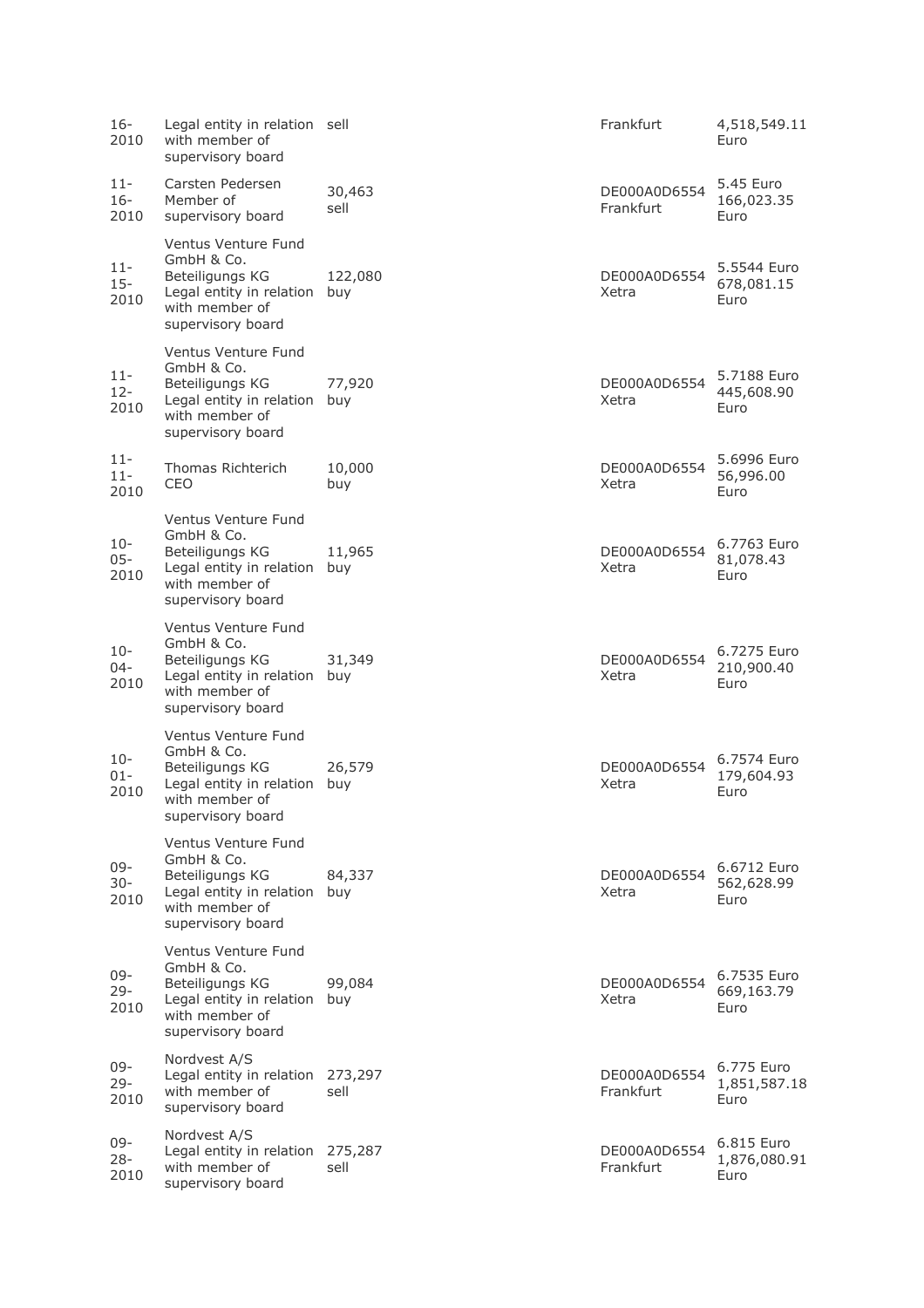| 09-<br>$27 -$<br>2010    | Nordvest A/S<br>Legal entity in relation<br>with member of<br>supervisory board                                             | 24,713<br>sell  | DE000A0D6554<br>Frankfurt         | 7.012 Euro<br>173,287.56<br>Euro   |
|--------------------------|-----------------------------------------------------------------------------------------------------------------------------|-----------------|-----------------------------------|------------------------------------|
| 09-<br>$22 -$<br>2010    | Nordvest A/S<br>Legal entity in relation<br>with member of<br>supervisory board                                             | 127,094<br>sell | DE000A0D6554<br>Xetra             | 7.10 Euro<br>902,596.17<br>Euro    |
| 09-<br>$21 -$<br>2010    | Nordvest A/S<br>Legal entity in relation<br>with member of<br>supervisory board                                             | 172,906<br>sell | DE000A0D6554<br>Xetra             | 7.352 Euro<br>1,271,204.91<br>Euro |
| 08-<br>$30 -$<br>2010    | Dr. rer. nat. Dieter<br>Maier<br>Member of<br>supervisory board                                                             | 10,000<br>buy   | DE000A0D6554<br>Frankfurt         | 7.13 Euro<br>71,300.00<br>Euro     |
| $08 -$<br>$27 -$<br>2010 | Ventus Venture Fund<br>GmbH & Co.<br>Beteiligungs KG<br>Legal entity in relation<br>with member of<br>supervisory board     | 13,774<br>buy   | DE000A0D6554<br>Xetra             | 6.9299 Euro<br>95,452.44<br>Euro   |
| 08-<br>$26 -$<br>2010    | Ventus Venture Fund<br>GmbH & Co.<br>Beteiligungs KG<br>Legal entity in relation<br>with member of<br>supervisory board     | 32,000<br>buy   | DE000A0D6554<br>Xetra             | 6.8933 Euro<br>220,585.60<br>Euro  |
| 08-<br>$25 -$<br>2010    | Ventus Venture Fund<br>GmbH & Co.<br>Beteiligungs KG<br>Legal entity in relation<br>with member of<br>supervisory board     | 60,240<br>buy   | DE000A0D6554<br>Xetra             | 6.881 Euro<br>414,511.44<br>Euro   |
| $08 -$<br>$24 -$<br>2010 | Ventus Venture Fund<br>GmbH & Co.<br>Beteiligungs KG<br>Legal entity in relation<br>with member of<br>supervisory board     | 45,418<br>buy   | DE000A0D6554<br>Xetra             | 7.0368 Euro<br>319,597.38<br>Euro  |
| 08-<br>$23 -$<br>2010    | Ventus Venture Fund<br>GmbH & Co.<br>Beteiligungs KG<br>Legal entity in relation<br>with member of<br>supervisory board     | 31,105<br>buy   | DE000A0D6554<br>Xetra             | 7.0758 Euro<br>220,092.76<br>Euro  |
| 08-<br>$20 -$<br>2010    | Ventus Venture Fund<br>GmbH & Co.<br>Beteiligungs KG<br>Legal entity in relation buy<br>with member of<br>supervisory board | 83,609          | DE000A0D6554<br>Xetra             | 7.0434 Euro<br>588,891.63<br>Euro  |
| 08-<br>$19 -$<br>2010    | Ventus Venture Fund<br>GmbH & Co.<br>Beteiligungs KG<br>Legal entity in relation buy<br>with member of<br>supervisory board | 23,702          | DE000A0D6554<br>Xetra             | 7.3249 Euro<br>173,614.78<br>Euro  |
| 08-<br>18-               | Ventus Venture Fund<br>GmbH & Co.                                                                                           | 50,000<br>buy   | DE000A0D6554 7.3209 Euro<br>Xetra | 366,045.00                         |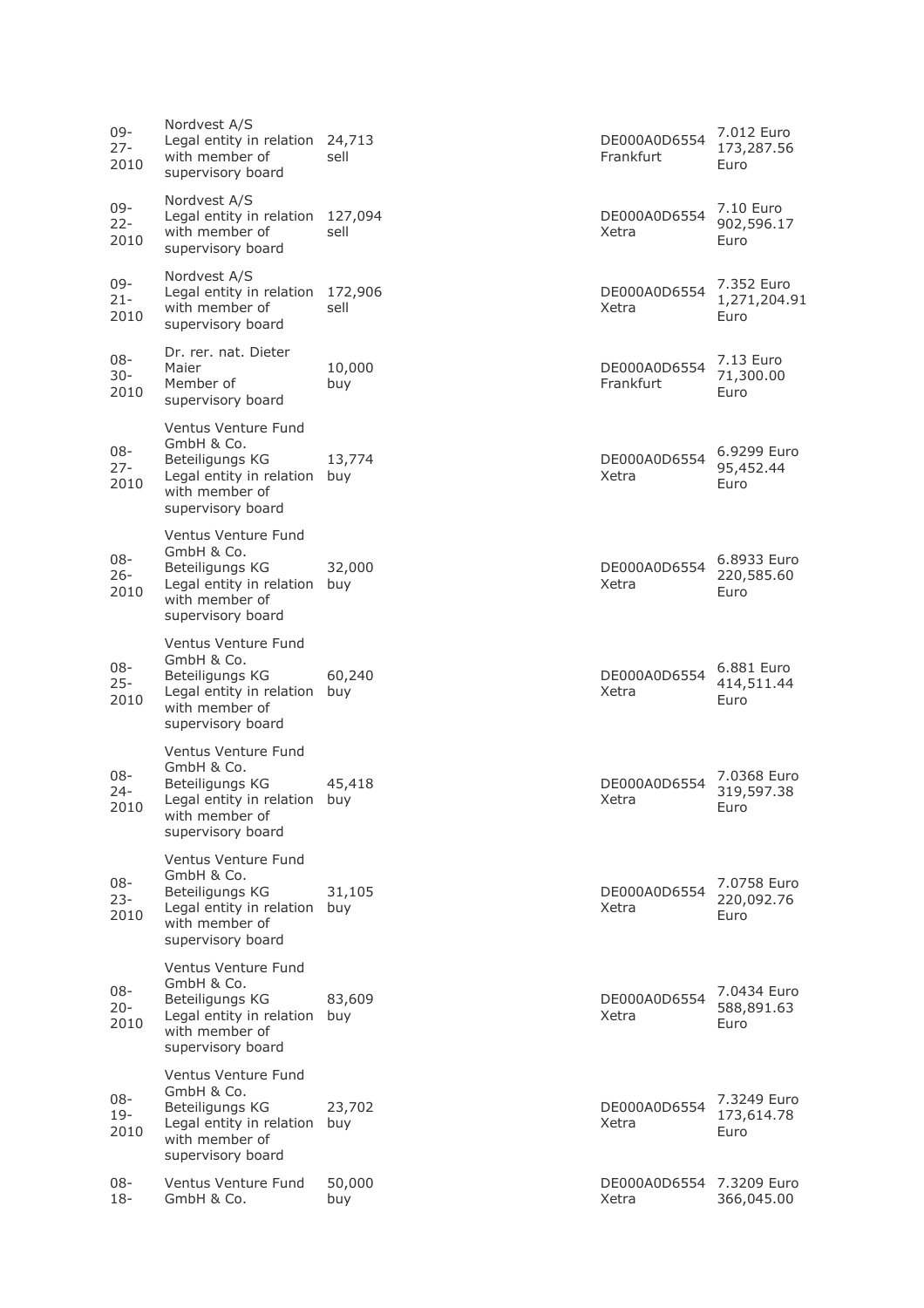| 2010                     | Beteiligungs KG<br>Legal entity in relation<br>with member of<br>supervisory board                                          |                                                                                                                                                           |                            | Euro                                       |
|--------------------------|-----------------------------------------------------------------------------------------------------------------------------|-----------------------------------------------------------------------------------------------------------------------------------------------------------|----------------------------|--------------------------------------------|
| 08-<br>$17 -$<br>2010    | Ventus Venture Fund<br>GmbH & Co.<br>Beteiligungs KG<br>Legal entity in relation<br>with member of<br>supervisory board     | 5,914<br>buy                                                                                                                                              | DE000A0D6554<br>Xetra      | 7.381 Euro<br>43,651.23<br>Euro            |
| 05-<br>$26 -$<br>2010    | Ventus Venture Fund<br>GmbH & Co.<br>Beteiligungs KG<br>Legal entity in relation<br>with member of<br>supervisory board     | 14,893<br>buy                                                                                                                                             | DE000A0D6554<br>Xetra      | 6.9901 Euro<br>104,103.56<br>Euro          |
| 05-<br>$25 -$<br>2010    | Ventus Venture Fund<br>GmbH & Co.<br>Beteiligungs KG<br>Legal entity in relation<br>with member of<br>supervisory board     | 87,495<br>buy                                                                                                                                             | DE000A0D6554<br>Xetra      | 6.8045 Euro<br>595,359.73<br>Euro          |
| $05 -$<br>$24 -$<br>2010 | Ventus Venture Fund<br>GmbH & Co.<br>Beteiligungs KG<br>Legal entity in relation buy<br>with member of<br>supervisory board | 132,500                                                                                                                                                   | DE000A0D6554<br>Xetra      | 7.0627 Euro<br>935,807.75<br>Euro          |
| $05 -$<br>$21 -$<br>2010 | Ventus Venture Fund<br>GmbH & Co.<br>Beteiligungs KG<br>Legal entity in relation<br>with member of<br>supervisory board     | 145,000<br>buy                                                                                                                                            | DE000A0D6554<br>Xetra      | 7.0399 Euro<br>1,020,785.50<br>Euro        |
| $05 -$<br>$20 -$<br>2010 | Ventus Venture Fund<br>GmbH & Co.<br>Beteiligungs KG<br>Legal entity in relation<br>with member of<br>supervisory board     | 395,000<br>buy                                                                                                                                            | DE000A0D6554<br>Xetra      | 7.133 Euro<br>2,817,535.00<br>Euro         |
| $05 -$<br>$19 -$<br>2010 | Ventus Venture Fund<br>GmbH & Co.<br>Beteiligungs KG<br>Legal entity in relation<br>with member of<br>supervisory board     | 475,000<br>buy                                                                                                                                            | DE000A0D6554<br>Xetra      | 7.11 Euro<br>3,377,535.00<br>Euro          |
| $05 -$<br>$18 -$<br>2010 | Ventus Venture Fund<br>GmbH & Co.<br>Beteiligungs KG<br>Legal entity in relation<br>with member of<br>supervisory board     | 2,500<br>buy                                                                                                                                              | DE000A0D6554<br>Xetra      | 7.16 Euro<br>17,900.00<br>Euro             |
| 04-<br>$23 -$<br>2010    | Thomas Richterich<br>CEO                                                                                                    | 23,291<br>Sale of shares by CMP Fonds I GmbH<br>in favour of Thomas Richterich which<br>were held via a dormant sub-<br>participation in CMP Fonds I GmbH | DE000A0D6554<br>off market | 8.4500 Euro<br>196,808.95<br>Euro          |
| 04-<br>$22 -$<br>2010    | <b>Thomas Richterich</b><br>CEO                                                                                             | 76,937<br>Partial conversion of an indirect<br>participation in direct shareholding                                                                       | DE000A0D6554<br>off market | not<br>quantifiable<br>not<br>quantifiable |